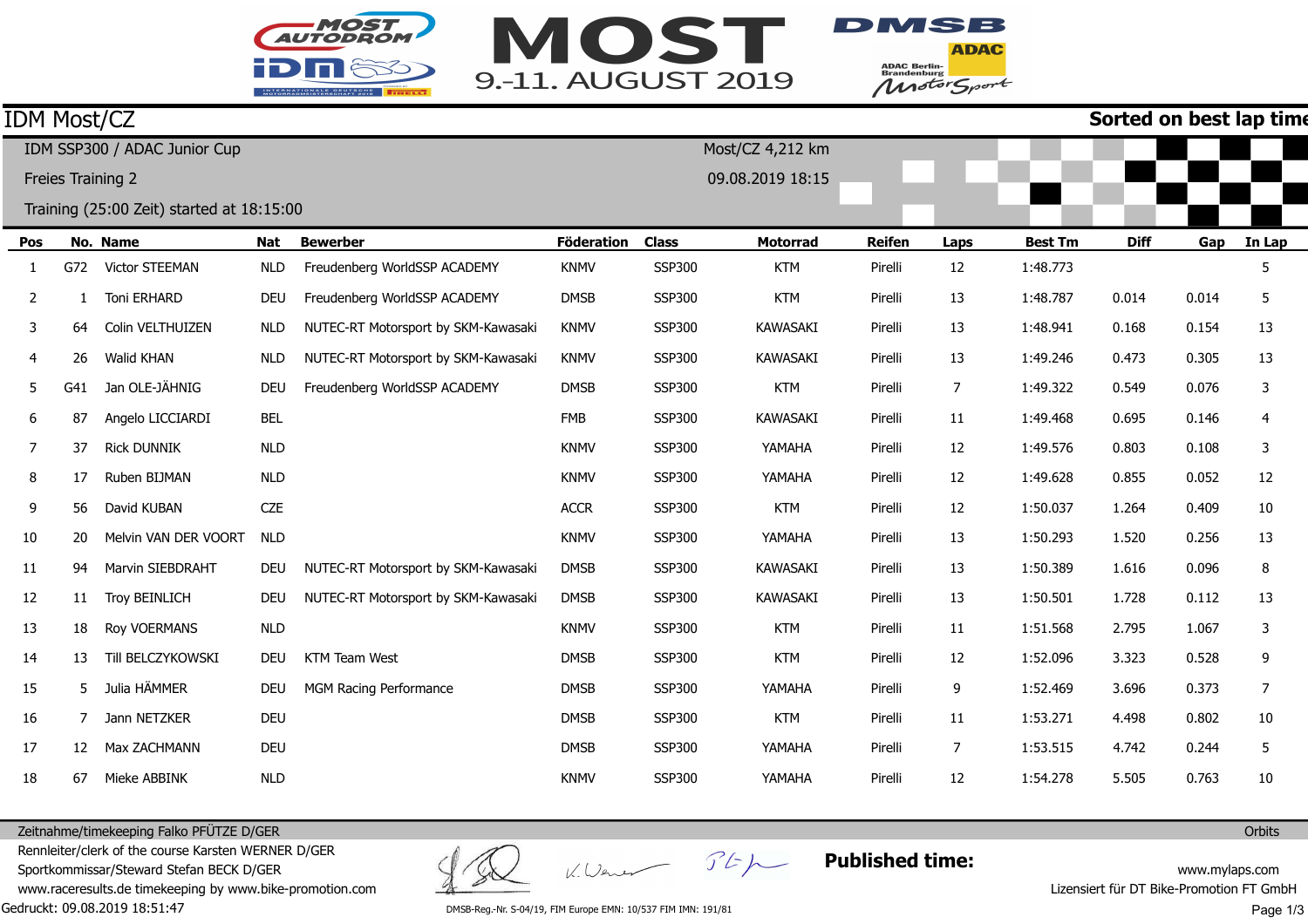



**ADAC** ADAC Berlin-<br>Brandenburg<br>Motor Sport

## **Sorted on best lap time**

| <b>IDM Most/CZ</b>           |     |                                           |            |                                       |                   |               |                  |                 |      |                | Sorted on best lap tim |       |        |
|------------------------------|-----|-------------------------------------------|------------|---------------------------------------|-------------------|---------------|------------------|-----------------|------|----------------|------------------------|-------|--------|
| IDM SSP300 / ADAC Junior Cup |     |                                           |            |                                       | Most/CZ 4,212 km  |               |                  |                 |      |                |                        |       |        |
| Freies Training 2            |     |                                           |            |                                       |                   |               | 09.08.2019 18:15 |                 |      |                |                        |       |        |
|                              |     | Training (25:00 Zeit) started at 18:15:00 |            |                                       |                   |               |                  |                 |      |                |                        |       |        |
| Pos                          |     | No. Name                                  | Nat        | <b>Bewerber</b>                       | <b>Föderation</b> | <b>Class</b>  | <b>Motorrad</b>  | <b>Reifen</b>   | Laps | <b>Best Tm</b> | <b>Diff</b>            | Gap   | In Lap |
| 19                           | G54 | Adam KAKUSZI                              | <b>HUN</b> |                                       | <b>MAMS</b>       | <b>SSP300</b> | <b>KAWASAKI</b>  | Pirelli         | 11   | 1:54.921       | 6.148                  | 0.643 | 8      |
| 20                           | 19  | Nick FISCHER                              | <b>DEU</b> | MGM Racing Performance                | <b>DMSB</b>       | <b>SSP300</b> | YAMAHA           | Pirelli         | 12   | 1:55.203       | 6.430                  | 0.282 | 11     |
| 21                           | 33  | Nina SCHUBRIKOFF                          | <b>DEU</b> | MGM Racing Performance                | <b>DMSB</b>       | SSP300        | YAMAHA           | Pirelli         | 11   | 1:55.631       | 6.858                  | 0.428 | 11     |
| 22                           | 28  | Lennox LEHMANN                            | <b>DEU</b> | Freudenberg WorldSSP ACADEMY          | <b>DMSB</b>       | ADAC JC       | <b>KTM</b>       | <b>Bridgest</b> | 11   | 1:56.227       | 7.454                  | 0.596 | 8      |
| 23                           | 156 | Jonas KOCOUREK                            | <b>CZE</b> |                                       | <b>ACCR</b>       | ADAC JC       | <b>KTM</b>       | <b>Bridgest</b> | 12   | 1:57.903       | 9.130                  | 1.676 | 12     |
| 24                           | 46  | Dustin SCHNEIDER                          | <b>DEU</b> | ADAC Racing Team AMC Sachsenring e.V. | <b>DMSB</b>       | ADAC JC       | <b>KTM</b>       | <b>Bridgest</b> | 11   | 1:57.966       | 9.193                  | 0.063 | 10     |
| 25                           | 119 | Lukas SIMON                               | CZE        |                                       | <b>ACCR</b>       | ADAC JC       | <b>KTM</b>       | <b>Bridgest</b> | 11   | 1:57.982       | 9.209                  | 0.016 | 11     |
| 26                           | 111 | Dominik BLERSCH                           | <b>DEU</b> | ADAC Württemberg e.V.                 | <b>DMSB</b>       | ADAC JC       | <b>KTM</b>       | <b>Bridgest</b> | 11   | 1:58.335       | 9.562                  | 0.353 | 8      |
| 27                           | 3   | Justin HÄNSE                              | <b>DEU</b> | ADAC Hessen-Thüringen e.V.            | <b>DMSB</b>       | ADAC JC       | <b>KTM</b>       | <b>Bridgest</b> | 12   | 1:58.674       | 9.901                  | 0.339 | 11     |
| 28                           | 16  | Lucy MICHEL                               | <b>DEU</b> | ADAC Racing Team AMC Sachsenring e.V. | <b>DMSB</b>       | ADAC JC       | <b>KTM</b>       | <b>Bridgest</b> | 12   | 1:58.725       | 9.952                  | 0.051 | 12     |
| 29                           | 58  | Patrik CARDA                              | <b>CZE</b> |                                       | <b>ACCR</b>       | ADAC JC       | <b>KTM</b>       | <b>Bridgest</b> | 11   | 1:58.755       | 9.982                  | 0.030 | 10     |
| 30                           | 29  | Valentin FRÜHAUF                          | <b>DEU</b> | ADAC Sachsen e.V.                     | <b>DMSB</b>       | ADAC JC       | <b>KTM</b>       | <b>Bridgest</b> | 11   | 1:59.443       | 10.670                 | 0.688 | 5      |
| 31                           | 117 | Marcel BLERSCH                            | <b>DEU</b> | ADAC Württemberg e.V.                 | <b>DMSB</b>       | ADAC JC       | <b>KTM</b>       | <b>Bridgest</b> | 11   | 1:59.979       | 11.206                 | 0.536 | 11     |
| 32                           | 10  | Markus SCHORMAIR                          | <b>DEU</b> | ADAC Team Südbayern e.V.              | <b>DMSB</b>       | ADAC JC       | <b>KTM</b>       | <b>Bridgest</b> | 11   | 2:00.468       | 11.695                 | 0.489 | 4      |
| 33                           | 62  | Petr PELECH                               | <b>CZE</b> |                                       | <b>ACCR</b>       | ADAC JC       | <b>KTM</b>       | <b>Bridgest</b> | 11   | 2:00.779       | 12.006                 | 0.311 | 2      |
| 34                           | 93  | Maksimus KOVALOV                          | <b>UKR</b> |                                       | <b>FMU</b>        | ADAC JC       | <b>KTM</b>       | <b>Bridgest</b> | 10   | 2:00.808       | 12.035                 | 0.029 | 4      |
| 35                           | 124 | Julius Caesar RÖRIG                       | <b>DEU</b> |                                       | <b>DMSB</b>       | ADAC JC       | <b>KTM</b>       | <b>Bridgest</b> | 11   | 2:01.288       | 12.515                 | 0.480 | 11     |
| 36                           | 22  | Gerrit MALY                               | <b>DEU</b> | ADAC Württemberg e.V.                 | <b>DMSB</b>       | ADAC JC       | <b>KTM</b>       | <b>Bridgest</b> | 11   | 2:01.462       | 12.689                 | 0.174 | 3      |

Zeitnahme/timekeeping Falko PFÜTZE D/GER

Gedruckt: 09.08.2019 18:51:47 Rennleiter/clerk of the course Karsten WERNER D/GERSportkommissar/Steward Stefan BECK D/GER www.raceresults.de timekeeping by www.bike-promotion.com

K. Wener Stp

**Published time:**

www.mylaps.com Lizensiert für DT Bike-Promotion FT GmbH

DMSB-Reg.-Nr. S-04/19, FIM Europe EMN: 10/537 FIM IMN: 191/81

Page 2/3

**Orbits**